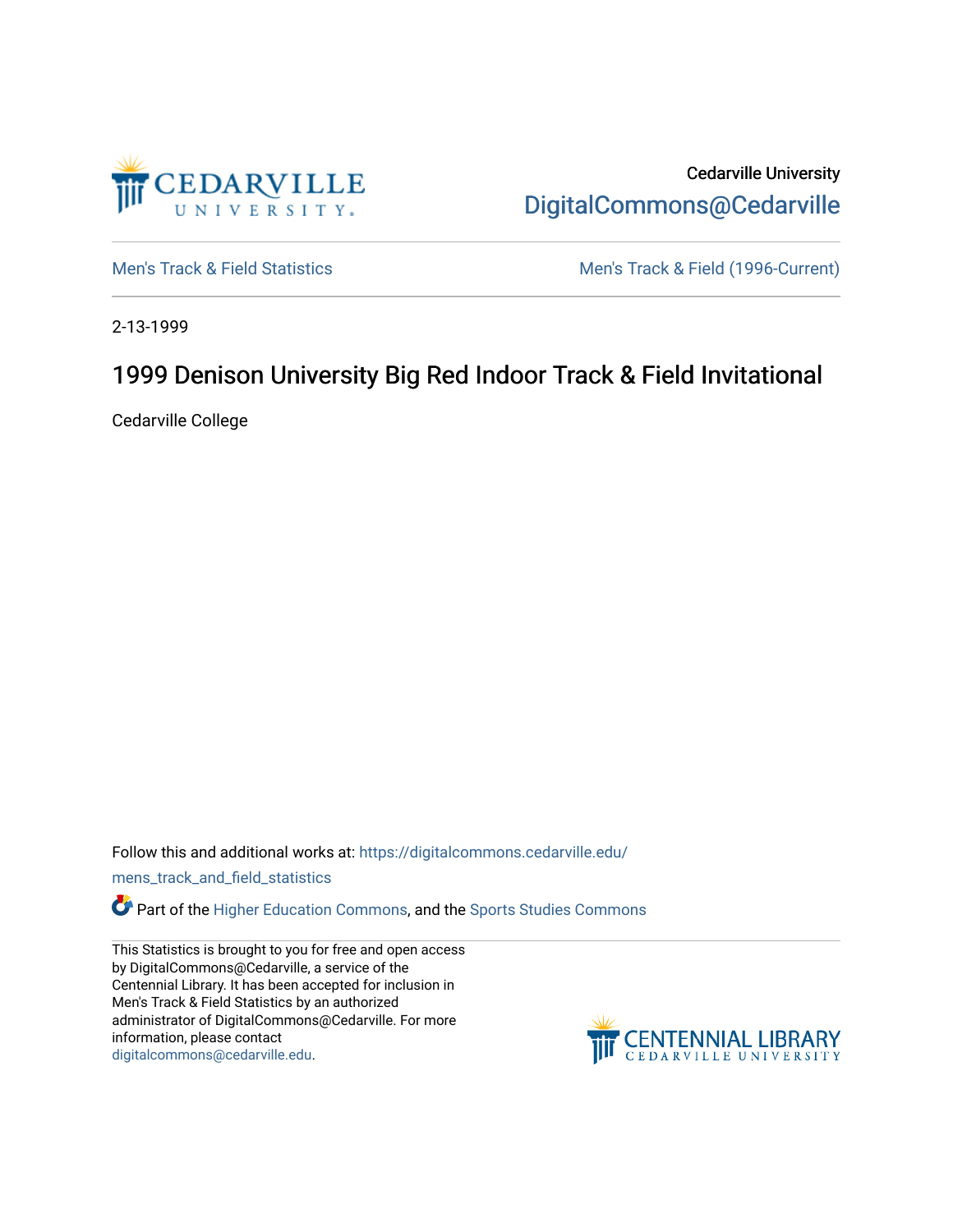والمساويات

MITCHELL RECREATION AND ATHLETICS CENTER DENISON UNIVERSITY - GRANVILLE, OHIO FRARUARY 13, 1999

# MEN'S RESULTS (unscored meet)

| Carnegie Mellon University  (CMU) |
|-----------------------------------|
| Cedarville College  (CC)          |
| Denison University  (DU)          |
| Frostburg State University  (FSU) |
| Kenyon College  (KC)              |
| Ohio Wesleyan University  (ONU)   |
| Robert Morris College  (RMC)      |
| Wilmington College  (WC)          |
| College of Wooster  (COW)         |
|                                   |

#### 5000 Meters

| 1. Mike Taye, FSU  14:50.06         |  |
|-------------------------------------|--|
| 2. Ryan Snyder, KC  15:04.38        |  |
| 3. Joe Dunham, DU  15:06.32         |  |
| 4. Kenn Oldham, CMU  15:32.97       |  |
| 5. Kristo Kriechbaum, CMU  15:35.64 |  |
| 6. Bryan Meyer, CMU  15:49.15       |  |
| Jake Mackan, OWU  15:57.17          |  |
|                                     |  |
| Wince Evener, KC  16:05.90          |  |
| Matt Ryan, WC  DNF                  |  |

#### 55 Burdles Trials

#### **Heat One**

|          | 2, B.J. Zeller, RMC  8.17   |  |  |  |  |  |  |  |  |  |  |  |  |
|----------|-----------------------------|--|--|--|--|--|--|--|--|--|--|--|--|
|          | 3. Jeff Costello, DU  8.27  |  |  |  |  |  |  |  |  |  |  |  |  |
|          | 4. J. Resi0, RMC  8.29      |  |  |  |  |  |  |  |  |  |  |  |  |
|          | 5. Pete Bednarek, CC  8.96  |  |  |  |  |  |  |  |  |  |  |  |  |
|          | 6. Greg Petrosky, CMU  9.14 |  |  |  |  |  |  |  |  |  |  |  |  |
| Heat Two |                             |  |  |  |  |  |  |  |  |  |  |  |  |

| 2. M. Hillsmon, RMC  8.18  |
|----------------------------|
| 3. Pat Lowry, OWU  8.47    |
| 4. Greg Havens, CC  8.61   |
| 5. Jeff Jones, CMU  8.73   |
| 6. Dan Berendte, OWU  8.77 |
| Jason Lentz, CMU 9.42      |
|                            |

## Heat Three

| 1. J. Baughman, RMC  7.76  |  |
|----------------------------|--|
|                            |  |
| 3. Bruce Knisel, OWU  8.29 |  |
| 4. Andy Paugh, CC  8.50    |  |
| 5. Jack Inman, DU  8.52    |  |
| 6. Allen Ednie, CMU  8.99  |  |

#### 55 Eurdles Finals

| 1. John Smith, FSU  7.70   |  |
|----------------------------|--|
| 2. J. Baughman, RMC  7.71  |  |
| 3. Matt West, DU 7.86      |  |
| 4. B.J. Zeller, RMC  8.10  |  |
| 5. M. Hillsmon, RMC  8.12  |  |
| 6. Jeff Costello, DU  8.15 |  |
| F. Brund. RMC  8.20        |  |
| Bruce Knisel, OWU  8.27    |  |
| J. Resio, RMC  8.35        |  |

#### 55 Dash Trials

#### **Heat One**

| 1. W. Blake, RMC  6.63<br>2. Matt Churpek, OWU  6.66<br>3. Brian Jennings  6.84<br>4. Nahum Kisner, COW  6.96<br>5. Mike Robertson, WC  6.99<br>Jeff Jones, CMU  7.40 |  |
|-----------------------------------------------------------------------------------------------------------------------------------------------------------------------|--|
| J. Acie, RMC  DNP                                                                                                                                                     |  |

|          | <b>Heat Two</b> |                                                                           |  |
|----------|-----------------|---------------------------------------------------------------------------|--|
|          |                 | 1. Alex Rosenzweig, DU  6.76<br>2. M. Hillson, RMC  6.90                  |  |
|          |                 |                                                                           |  |
|          |                 |                                                                           |  |
|          |                 |                                                                           |  |
|          |                 |                                                                           |  |
|          |                 |                                                                           |  |
|          |                 | <b>Heat Three</b>                                                         |  |
| 1.       |                 | Clemon Choice, OWU  6.66                                                  |  |
| 2.       |                 | J. Watts, RMC  6.69                                                       |  |
| З.       |                 |                                                                           |  |
| 4.       |                 |                                                                           |  |
| 5.<br>б. |                 |                                                                           |  |
|          |                 |                                                                           |  |
|          |                 |                                                                           |  |
| 55       |                 | Dash Finals                                                               |  |
|          |                 |                                                                           |  |
| 1.<br>2. |                 |                                                                           |  |
| з.       |                 | J. Watts, RMC  6.62                                                       |  |
| 4.       |                 | Matt Churpek, OWU  6.69                                                   |  |
| 5.       |                 | Kevin Lucas, WC  6.75                                                     |  |
| 6.       |                 | Alex Rosensweig, DU  6.75                                                 |  |
|          |                 | Matt Sowards, WC  6.85                                                    |  |
|          |                 |                                                                           |  |
|          | 1500 Meters     |                                                                           |  |
|          |                 | 1. Eddie Nehus, CC  4:06.3                                                |  |
|          |                 | 2. Mike Pistiolas, DU  4:06.7<br>3. C. Newhart, RMC  4.07.3               |  |
|          |                 | 4. E. Daly, RMC  4:07.6                                                   |  |
|          |                 | 5. Brendan McCabe, COW  4:09.1                                            |  |
|          |                 | 6. Mike Slonik, CMU  4:10.2                                               |  |
|          |                 |                                                                           |  |
|          |                 | Todd Hintz, CC  4:14.8                                                    |  |
|          |                 | Ryle Goodrich, CMU  4:15.0                                                |  |
|          |                 | A. Hnatiwo, RMC  4:16.1                                                   |  |
|          |                 |                                                                           |  |
|          |                 |                                                                           |  |
|          |                 | Luke Korber, WC  4:20.1                                                   |  |
|          |                 | Shawn Starlin, OWU  4:21.0<br>R. Brown, RMC  4:21.1                       |  |
|          |                 |                                                                           |  |
|          |                 | Jeff Beaudry, OWU  4:21.3<br>Adam Wierman, CMU  4:22.7                    |  |
|          |                 |                                                                           |  |
|          |                 | Marty Coppola, COW  4:35.3                                                |  |
|          |                 | Tim Rennard, ONU  4:40.1                                                  |  |
|          |                 | spencer Cook, EC  4:41.1                                                  |  |
|          |                 | Andrew Dove, KC  4:42.2                                                   |  |
|          | 400 Meters      |                                                                           |  |
| 1.       |                 | Cliff Reynolds, CC  50.26                                                 |  |
| $2 -$    |                 |                                                                           |  |
| З,       |                 |                                                                           |  |
| 4.       |                 | D. Jackson, RMC  51.12<br>5. Doug Wolfe, WC  51.30                        |  |
| 6.       |                 |                                                                           |  |
|          |                 |                                                                           |  |
|          |                 | Austin Hulbirt, DU  53.00                                                 |  |
|          |                 | E. Strickland, RMC  53.06                                                 |  |
|          |                 |                                                                           |  |
|          |                 |                                                                           |  |
|          |                 | Nick Davis, PSU  53.39                                                    |  |
|          |                 | Pat Lowry, GWU  53.89<br>John Jordan, KC  53.97<br>Clay Rankin, DU  55.42 |  |
|          |                 |                                                                           |  |
|          |                 | Andy Ziegler, CMU  56.86                                                  |  |
|          |                 | Andrew Lebkuecher, KC  57.19<br>Zac Prichard, COM  57.28                  |  |
|          |                 | Jason Hill, KC  57.42                                                     |  |

#### 500 Maters

| 1. J. Baughman, RMC  1:04.96<br>2. John Eschelbach, DU  1:06.74<br>3. Hogan Winn, DU  1:07.66<br>4. F. Brund, RMC  1:08.14<br>5. B.J. Zeller  1:10.13 |  |
|-------------------------------------------------------------------------------------------------------------------------------------------------------|--|
| 5. J. Resin, RMC  1:10.14<br>Landis Kaufman, CMU  1:12.34                                                                                             |  |